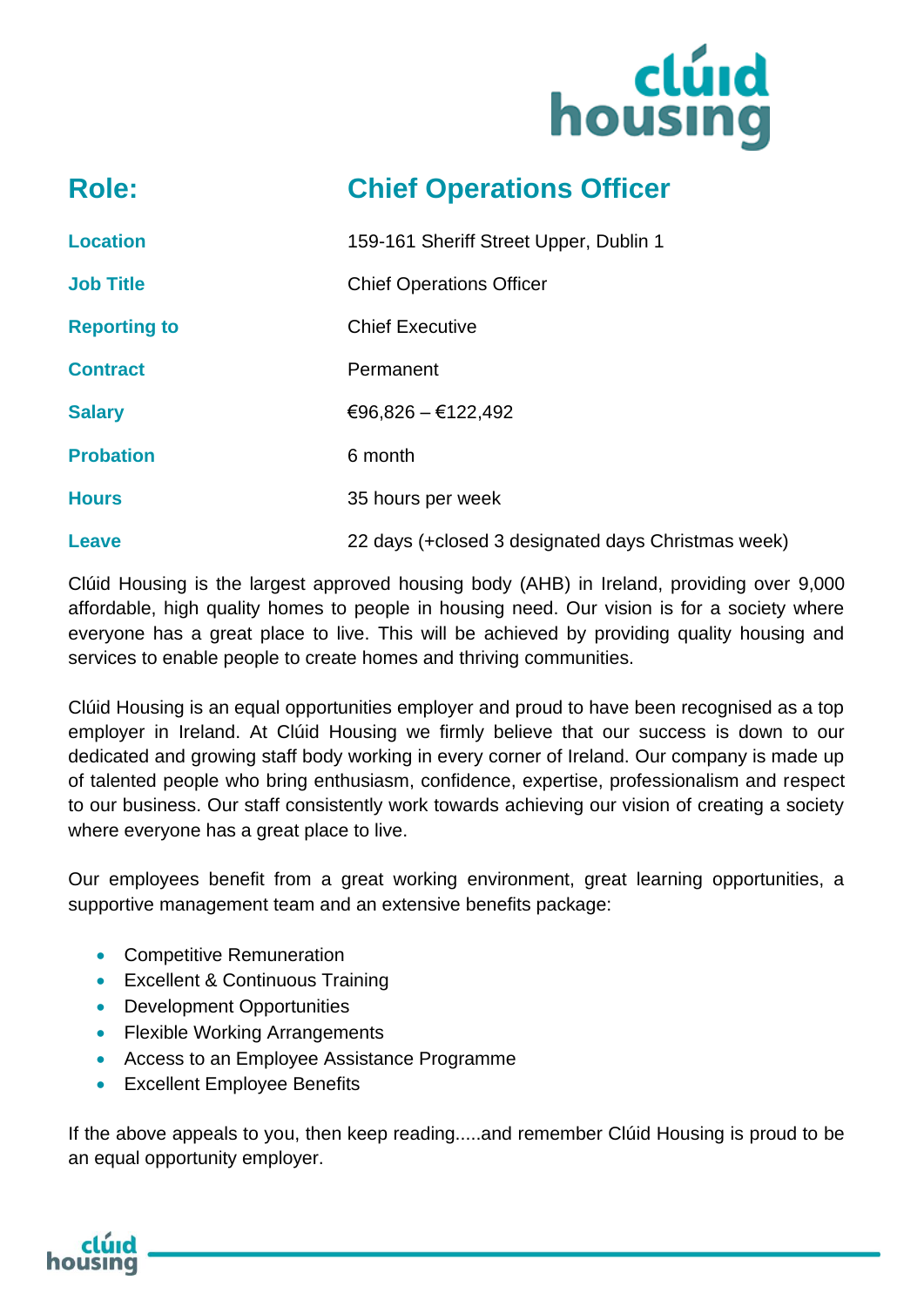

#### **CHIEF OPERATIONS OFFICER (COO)**

The newly created role of Chief Operations Officer (COO) will provide the strategic leadership and direction for the Housing and Property functions in Clúid, comprising of Housing Management, Age-FriendlyHousing (Clann), Quality & Business Improvement, Owner Management Companies, Resident Engagement, Asset Management, our Direct Labour Organisation, Cluid Works, Health & Safety and Energy & Sustainability.

Presently there are 188 staff located in the COO's area which are based across Ireland.

The COO will be a member of the Senior Management Team at Clúid which also includes the Chief Information Officer (CIO), Chief Finance Officer (CFO), Chief Commercial Officer (CCO) and Chief People Officer (CPO). The CIO will report to the Chief Executive Officer (CEO) and to the Board for various projects and activities.

#### **Role: Chief Operations Officer**

#### **Role Overview:**

The Chief Operations Officer has the overall responsibility for providing strategic direction and oversight for all Clúid's Housing and Property customer services and operational activity.

The core responsibilities include:

- Encouraging and promoting a culture of service delivery and customer care within the COO's remit and contributing to the creation of this culture across Clúid more generally
- Ensuring a definitive set of performance measures are in place across all functions to enhance operational efficiency and customer service standards
- Developing and ensuring delivery of strategies relating to customers, landlord services and property assets
- Guaranteeing high levels of customer care are in place across all operations
- Providing final accountability and responsibility for Clúid's customer facing services
- Engaging residents and ensuring their influence in operational activity
- Monitoring the value of money of all activities and ensure cost efficiency of operational services
- Complying with all relevant legal and regulatory requirements
- Creating structures, systems and processes within the COO areas that drive continuous improvement and learning

#### **Reporting to: Chief Executive**

#### **Key responsibilities**

#### **Technical**

• Directing and designing the implementation of the future target operating model for all

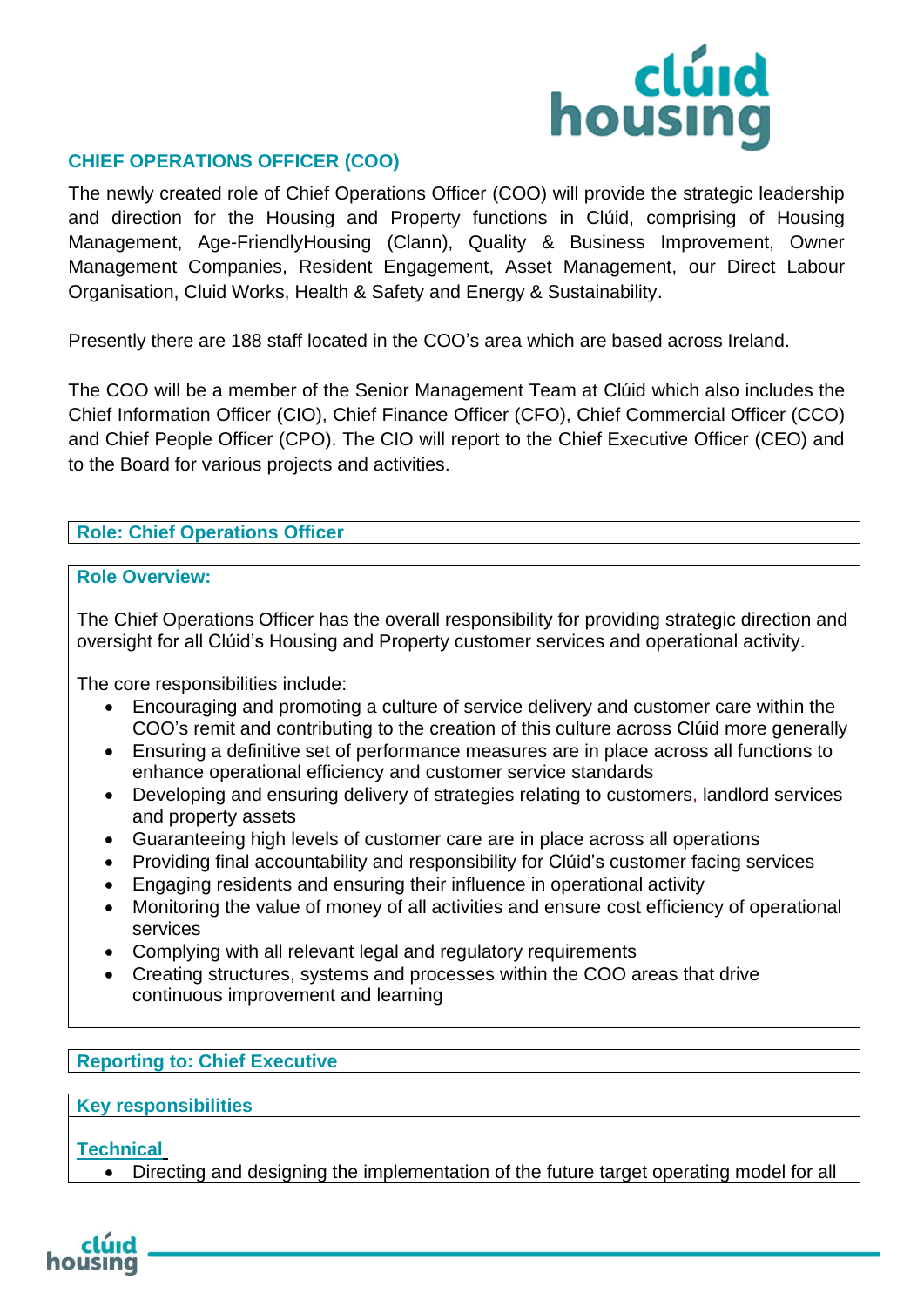# clúid housing

customer facing services

- Providing strategic direction and oversight in all areas of customer facing operations
- Securing maximum efficiency, effectiveness and value for money across all customer services
- Leading the development and delivery of Clúid's asset management strategy
- Identifying areas for service development and improvement that adds value to our residents and Clúid
- Creating a culture of continuous improvement in systems and processes and working with other members of the leadership team on relevant interventions and embedding change
- Collaborating with the Chief Information Officer in the discovery and implementation of new technology within operations
- Overseeing the range of business metrics that provides Board and Executive with the necessary oversight and assurance on operational performance
- Supporting change by contributing to the development of required learning interventions
- Delivering Clúid's greening agenda ensuring sustainability is at the forefront of all operational activity and positively contributing to national climate goals
- Supporting health and safety within Clúid Housing
- Developing effective facilities management across Clúid's housing portfolio
- Undertaking appropriate investment in property assets to ensure its long-term viability
- Developing a programme of resident engagement which ensures resident perspectives are at the centre of activity
- Ensuring that residents are supported to sustain their Clúid home
- Ensuring an effective repair and maintenance operation for all Clúid residents

#### **Leadership & People Management**

- Demonstrating and promoting the values and behaviours of Clúid
- Establishing and maintaining a culture of continuous service improvement
- Establishing and maintaining collaborative relationships with the Board, Executives, and relevant external stakeholders.
- Ensuring all regulatory requirements are met and exceeded
- Reporting to the Board and Executive on all aspects of business activities within this operational remit
- Promoting collaboration to successfully develop and deliver high quality products and services with cost-effective outcomes.
- Overseeing the organisation's asset management strategy, promoting and embedding a culture of innovation balanced with cost and risk management.
- Contributing purposefully to corporate strategic planning.
- Ensuring the best candidate/s are recruited, and that appropriate induction and probation processes is in place
- Managing staff and team engagement activities
- Providing team members with support and guidance to enhance their performance.
- Creating annual individual employee development and team plans
- Ensuring that staff work in a safe environment and are encouraged to partake actively in company-wide or team wellbeing activities
- Ensuring all activity is aligned to Clúid's values and contributes to the mission of

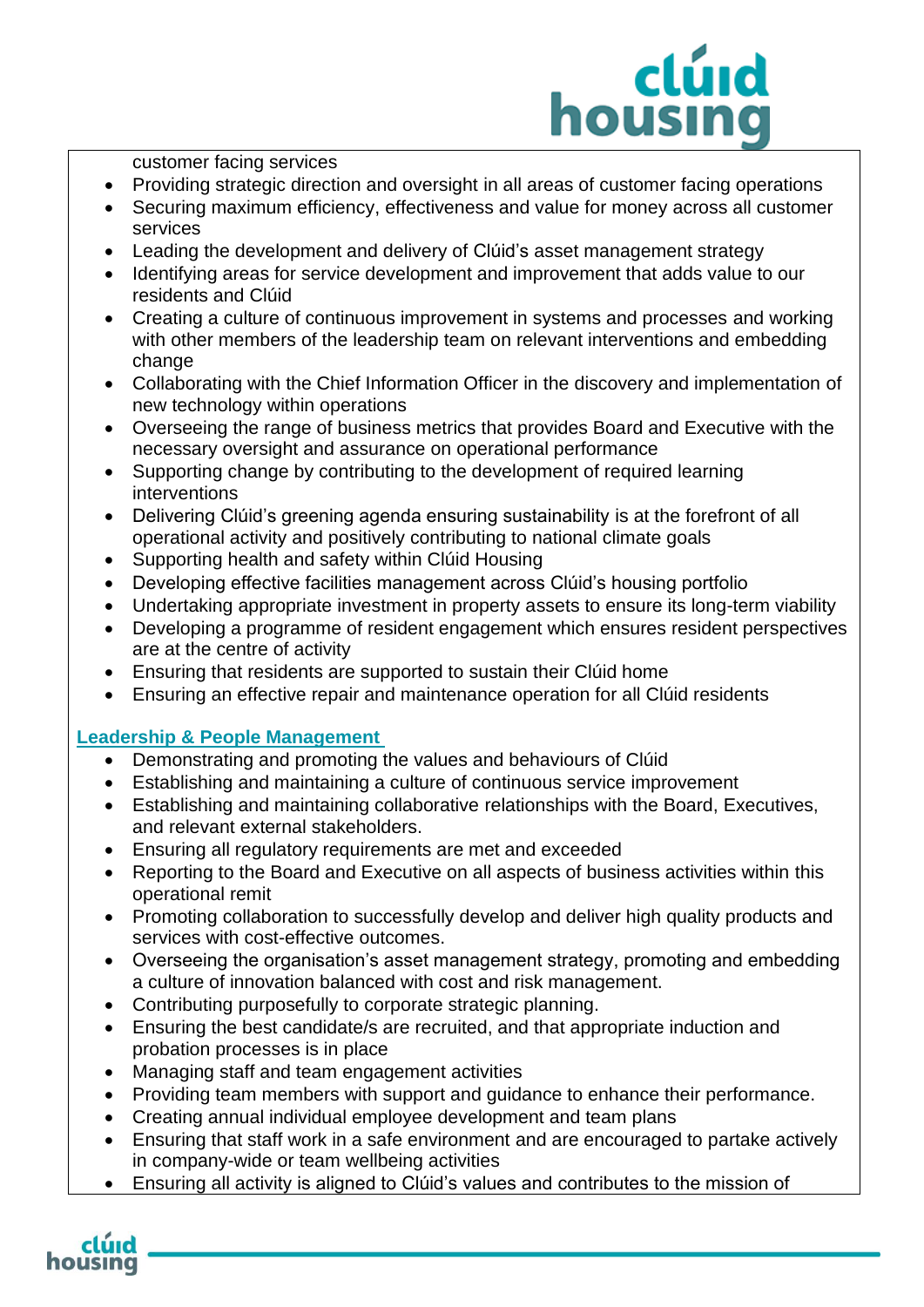# clúid housing

#### supporting the development of thriving communities

#### **Change Management / Development**

- Initiating and participating in strategy and policy development relating to customers and operations
- Collaborating with external stakeholders in advocating for change to enhance the experience of customers and the positive development of the sector
- Engaging in cross sectoral activity including committees and for the positive contribution of the sector to wider National Housing policy
- Supporting staff to deliver change projects to meet developing and evolving customer needs
- Developing and enhancing the practice of operations within Clúid and across the AHB sector
- Contribute to the development of customer care and resident engagement policy and practice

#### **Corporate Responsibilities**

- Ensure all activity is aligned to Clúid's values and contributes to the mission of supporting the development of thriving communities
- Adhere to all Clúid policies and procedures at all times
- To exercise discretion at all times
- To fulfil all care and high standards regarding both Clúid's and your own health and safety obligations

#### **General**

- Adopt an approach of continuous learning and personal development
- To positively promote the Association in all activities
- Any other duties which are consistent with your role

#### **Key competencies required in the role**

- Strategic Thinking
- Leadership and Influence
- Collaborative
- Responsible
- Customer Centric
- Service delivery
- Problem Solving
- Technical Knowledge
- Risk Management

#### **Person Specification**

| <b>Key Skills</b>                                                                           | <b>Essential</b> | <b>Desirable</b> |  |
|---------------------------------------------------------------------------------------------|------------------|------------------|--|
| Candidates will be shortlisted on the basis of illustrating in their application that they  |                  |                  |  |
| fulfil the following criteria. Examples that demonstrate the ability to fulfil the criteria |                  |                  |  |
| should be included as well as the above competencies.                                       |                  |                  |  |

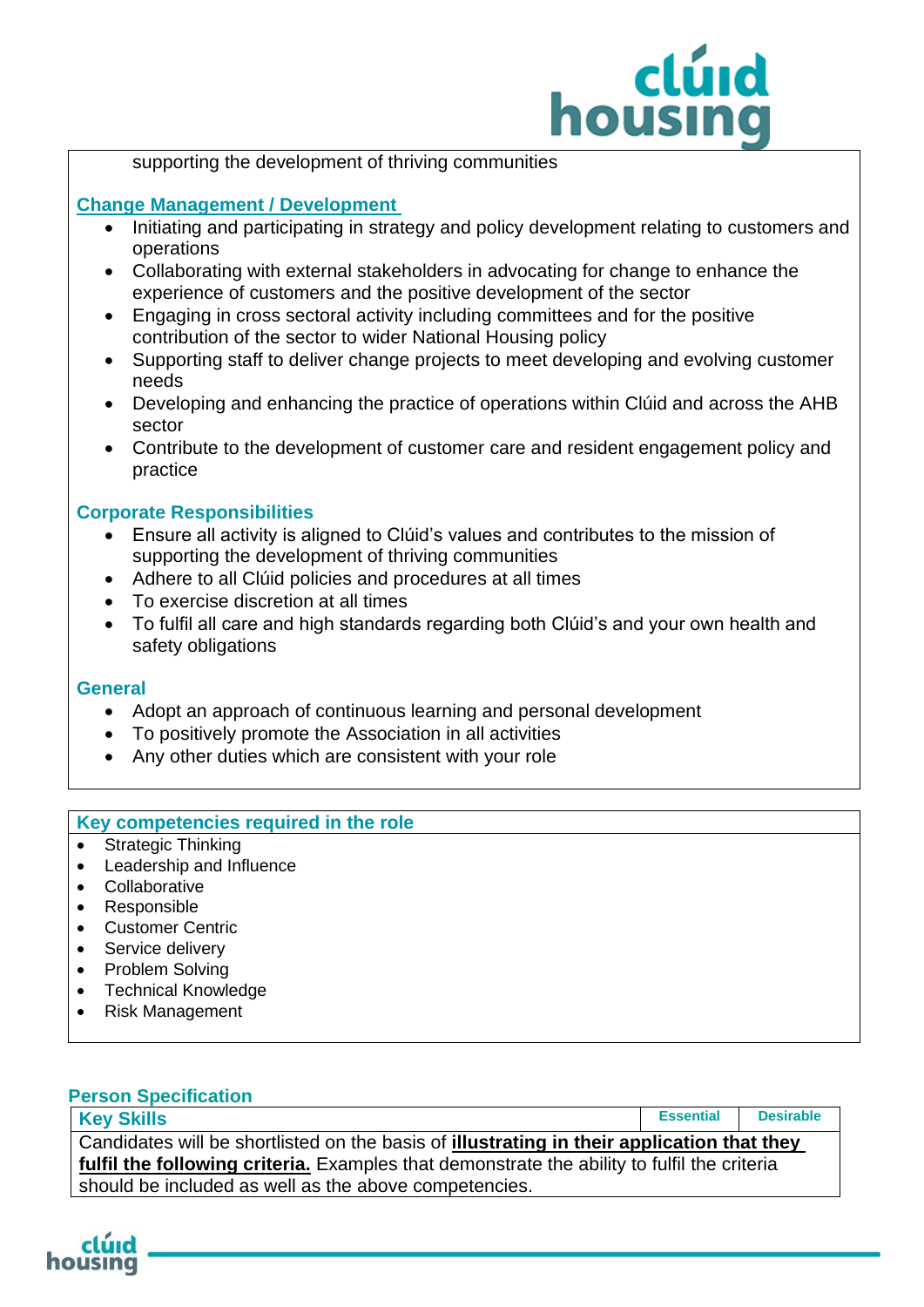# **Elúid**<br>housing

| <b>Education / Qualifications</b> |                                                                                                                                            | <b>Essential</b> | <b>Desirable</b> |
|-----------------------------------|--------------------------------------------------------------------------------------------------------------------------------------------|------------------|------------------|
|                                   | Level 9 qualification in a relevant area of Housing, property or                                                                           |                  |                  |
|                                   | <b>Business</b>                                                                                                                            |                  |                  |
|                                   | Demonstrable commitment to ongoing and continuous learning                                                                                 |                  |                  |
|                                   | <b>Experience</b>                                                                                                                          | <b>Essential</b> | <b>Desirable</b> |
|                                   | Evidence of commitment to exemplary levels of customer care and<br>resident engagement                                                     |                  |                  |
|                                   | 7 Years' experience operating at senior management level in a                                                                              |                  |                  |
|                                   | similar role meeting demanding objectives and delivering                                                                                   |                  |                  |
|                                   | business performance that exceeds expectations and targets                                                                                 |                  |                  |
| $\bullet$                         | Evidence of outstanding people leadership in a diverse service<br>delivery environment.                                                    |                  |                  |
| $\bullet$                         | Experience of building and managing effective and collaborative                                                                            |                  |                  |
|                                   | relationships, including with Boards, residents and stakeholders                                                                           |                  |                  |
| $\bullet$                         | Considerable experience in influencing decision makers. executives<br>and key stakeholders                                                 |                  |                  |
| $\bullet$                         | Highly developed ability to manage and develop data                                                                                        | ✓                |                  |
| $\bullet$                         | Experience of managing successful large-scale change programmes<br>with employee, customer and stakeholder engagement and<br>collaboration |                  |                  |
| $\bullet$                         | Demonstrable commitment to cost efficiency                                                                                                 |                  |                  |
| $\bullet$                         | Experience of developing operating models that deliver to maximum                                                                          |                  |                  |
|                                   | efficiency and effectiveness.                                                                                                              |                  |                  |
| $\bullet$                         | Evidence of successfully delivering innovative thinking and projects,                                                                      |                  |                  |
|                                   | to develop and maintain a responsive and flexible service to<br>customers.                                                                 |                  |                  |
| $\bullet$                         | Evidence of ability to plan effectively and remain agile in changing<br>operational environment                                            |                  |                  |
|                                   | Evidence of commercial acumen with a strong track record of<br>delivering operational efficiency.                                          |                  |                  |
| <b>Professional Expertise</b>     |                                                                                                                                            | <b>Essential</b> | <b>Desirable</b> |
|                                   | Demonstrated experience in property, housing or the built<br>environment                                                                   |                  |                  |
|                                   | Proven capability in leading large change projects within a fast paced<br>and complex service delivery environment.                        |                  |                  |
| $\bullet$                         | Experience of implementing digital solutions to deliver/improve<br>services.                                                               |                  |                  |
|                                   | <b>Skills</b>                                                                                                                              | <b>Essential</b> | <b>Desirable</b> |
|                                   | Exceptional leadership capability with the ability to develop and<br>communicate vision that inspires and motivates staff.                 |                  |                  |
| $\bullet$                         | Ability to effectively communicate and instil confidence with peers<br>and all key stakeholders                                            |                  |                  |
| ۰                                 | Effective influencing and negotiation skills in volatile environments                                                                      |                  |                  |
| $\bullet$                         | Excellent analytical, strategic conceptual thinking, strategic planning<br>and execution skills                                            |                  |                  |
| ۰                                 | Experience in budget planning, financial management and cost<br>efficiency                                                                 | ✔                |                  |
|                                   | Excellent verbal, written and numerical communication skills                                                                               | ✔                |                  |

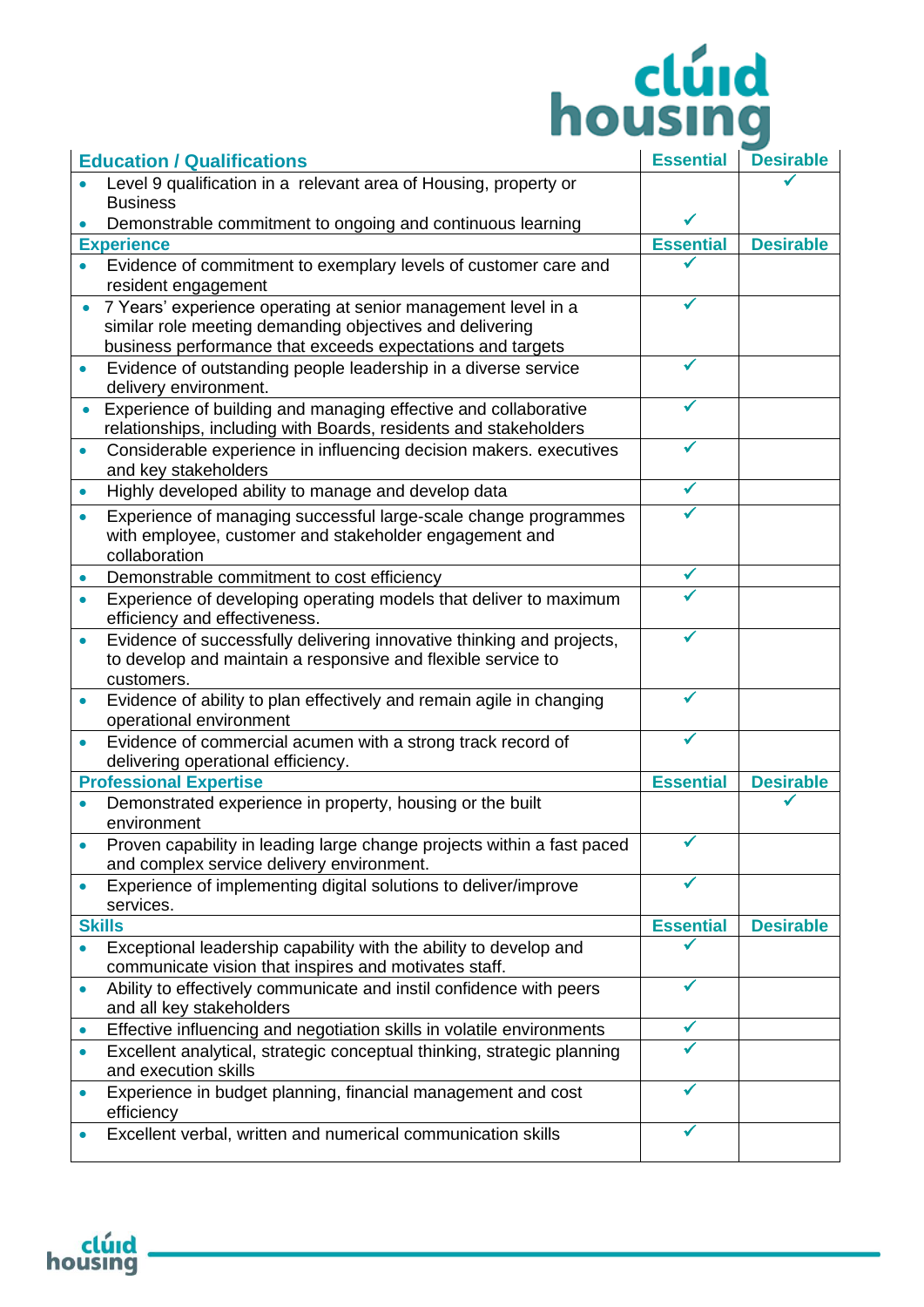

*The closing date for applications to be returned for this role is Sunday 5th June 2022 at midnight. It is anticipated that Interviews for the position will be held on week beginning 13th June 2022. For informal enquiries, contact Cara Ryan, Director of Corporate Services on cryan@cluid.ie*